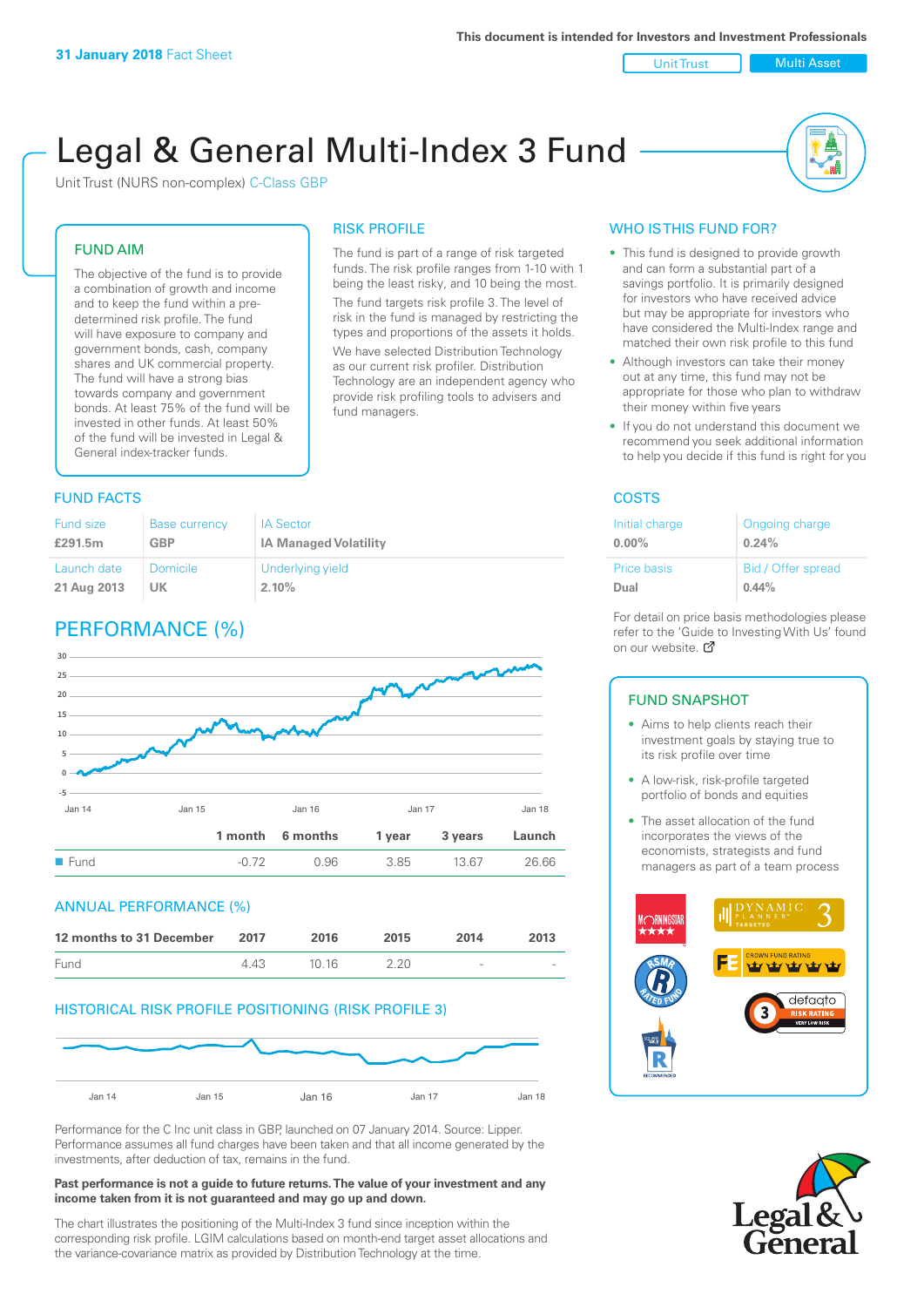# Legal & General Multi-Index 3 Fund

Unit Trust (NURS non-complex) C-Class GBP

## PORTFOLIO BREAKDOWN

All data source LGIM unless otherwise stated. Totals may not sum due to rounding.





#### FUND MANAGERS

The fund managers have responsibility for managing the multi-index fund range. They are part of the Multi-Asset Funds (MAF) team in LGIM. This team focuses on designing and managing multi-asset funds that are tailored to match the specific objectives of various client types. The team sits within a wider Asset Allocation team which combines both depth of experience with a broad range of expertise from different fields, including fund management, investment consulting and risk management roles.

# TOP 10 HOLDINGS (%)

| <b>LGIM Sterling Liquidity Fund Class 1</b>                      |     |
|------------------------------------------------------------------|-----|
| L&G Global Inflation Linked Bond Index Fund                      |     |
| L&G Sterling Corporate Bond Index Fund                           |     |
| L&G All Stocks Gilt Index Trust                                  | 9.6 |
| L&G Short Dated Sterling Corporate Bond Index Fund               |     |
| <b>LGIM Global Corporate Bond Fund</b>                           |     |
| L&G Emerging Markets Government Bond (US\$) Index Fund           |     |
| <b>L&amp;G UK Property Fund</b>                                  |     |
| L&G Emerging Markets Government Bond (Local Currency) Index Fund |     |
| <b>L&amp;G US Index Trust</b>                                    |     |